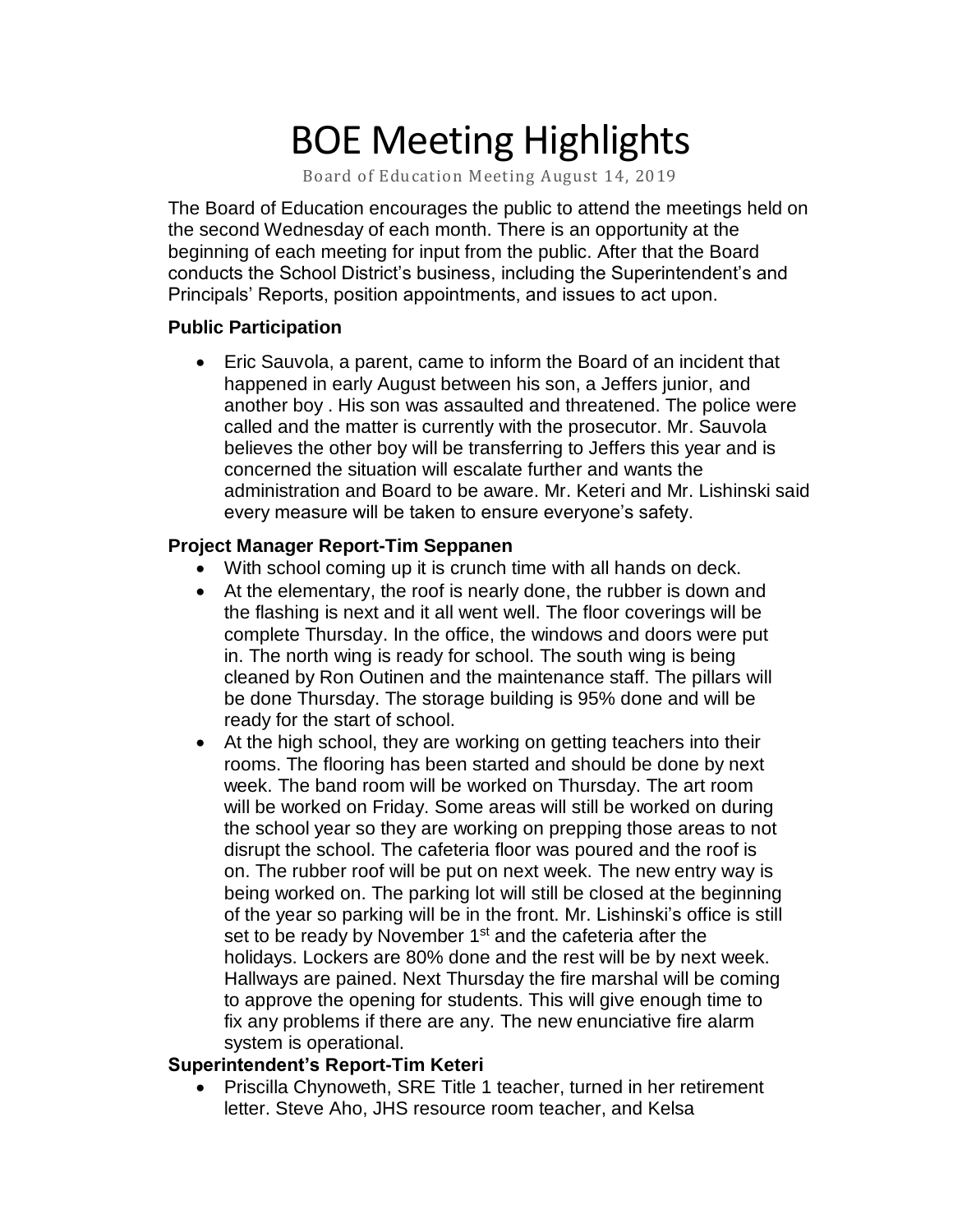Dykehouse, K-12 art teacher, turned in resignation letters. Mr. Aho accepted a position at Hancock and Ms. Dykehouse is moving to Texas. The principals have recommendations for the open positions.

- The principals have the handbooks ready for approval with small updates.
- The Board can look into getting a snow enloader from Keweenaw Automotive. It wouldn't save money for the district as much as time and efficiency. The Board told him to look into it more.
- The bond project is coming along well. Tim Seppanen has done a wonderful job as a project manager. He coordinates and trouble shoots well on the spot and has helped the work continue to go. Next week they will be looking for people to help clean and move things at Jeffers.
- He and Mrs. Harris recently went to an Administrator's Academy. They met with legislators. There isn't a budget set yet for Michigan. The district has an increase in enrollment so he doesn't expect the district to go into fund equity. The current enrollment is 483, about the same at SRE, and up a lot for JHS. By next year Jeffers will probably be Class C.
- He recommends changing breakfast prices to \$.50/\$.25 for reduced/free for free lunch students. For lunch he recommends \$2.40 for SRE/\$.40 for reduced/\$2.65 for JHS. The lunch prices have to change to meet with the guidelines.
- There was an issue with Mrs. Chynoweth's retirement this summer in regards to insurance. Her retirement is dated for June. If the Board wants they can go after for the premium they paid for July and August but he recommends against it for staff morale and the cost of legal fees which would be more, and to negotiate it in the next contract.
- The pool has been rerouted and new pumps are ready. There was some asbestos in the ceiling being taken care of. It will be filled in September then drained to check for leaks then filled again.

### **Principal's Report-Kim Harris, South Range Elementary**

- • It is confirmed that SRE will have a Best Start Program next year. It will give an assistant in one of the kindergarten rooms.
- • The suggested school supply list was emailed to the parent listserv and posted to the website.
- August 22 is packet pick up day.
- Sara Nordstrom will be moving from 1<sup>st</sup> grade into the Title 1 position. Mrs. Harris recommends the hiring of Laura Ruohonen for the open 1<sup>st</sup> grade position. Miss Ruohonen student taught in the kindergarten at SRE last year so it will be a great start. It will be a blessing to have Miss Nordstrom still in the building.
- • There is a math recovery course that several staff members have taken part of, Mande Lehto, Lisa Pyykkonen, Chelsea Myers, and Sara